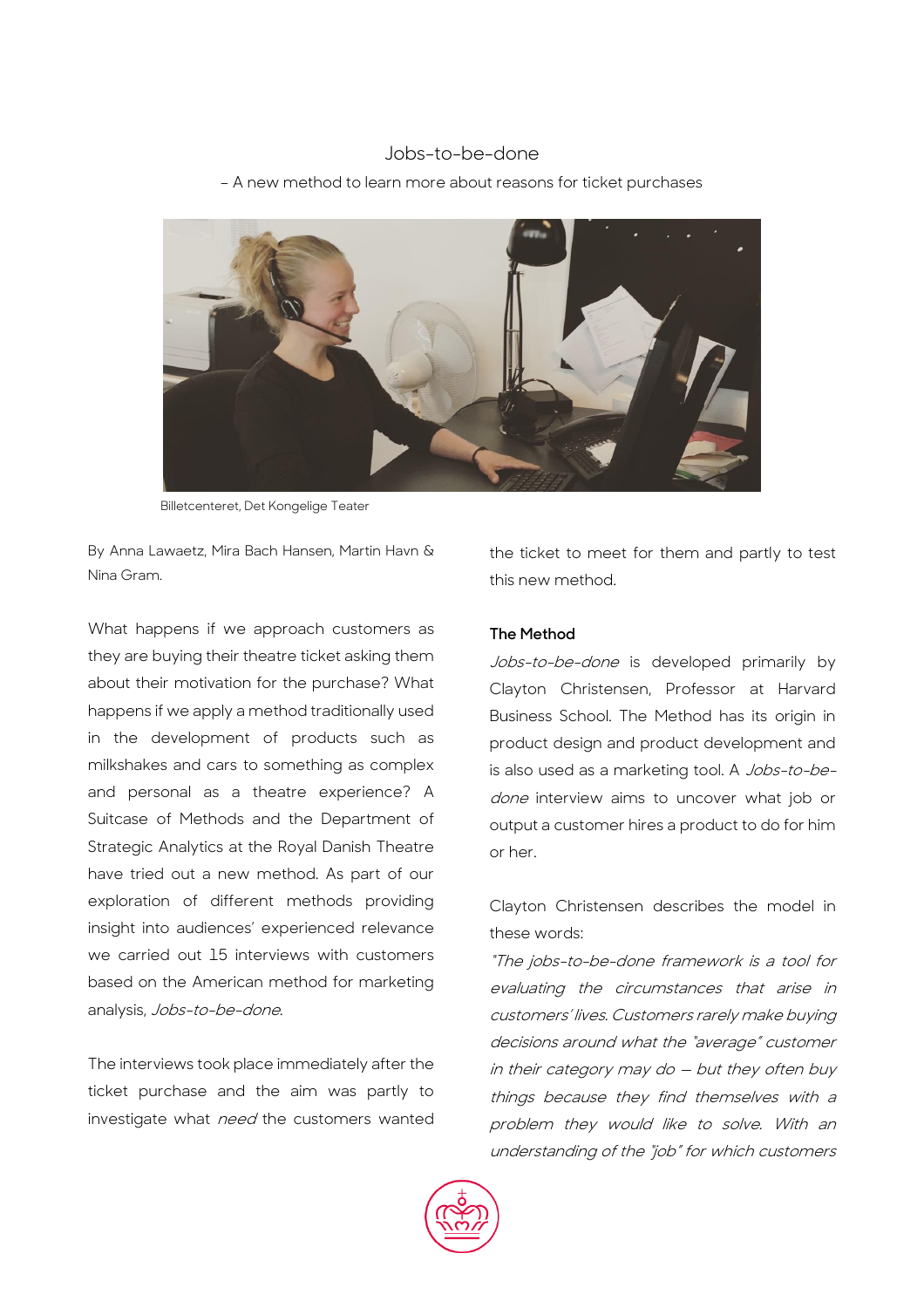find themselves "hiring" a product or service, companies can more accurately develop and market products well-tailored to what customers are already trying to do". (Christensen, Clayton, [http://www.christenseninstitute.org/key](http://www.christenseninstitute.org/key-concepts/jobs-to-be-done/)[concepts/jobs-to-be-done/\)](http://www.christenseninstitute.org/key-concepts/jobs-to-be-done/)

### **Procedure**

When using this method we gain knowledge about the customer's needs by focusing on the timeline leading up to the purchase. During the interview, we asked a customer what happened in his life that made him buy a ticket for The Royal Danish Theatre. Framing the question this way helped to uncover both the customer's passions and uncertainties.

The method is based on basic interview questions such as who, what and when. However, the interviewer restrains himself from asking why, as this question will make the customer rationalize on his behavior, which we want to avoid as we are looking for the his unconscious motivation. A side from these questions and the focus on the timeline we asked: "What is the purpose of your ticket purchase?"

Research setup:

- Purpose: To try out the method 'Jobs-to-bedone' and study the motivations for buying a theatre ticket. What job does the audience need the theatre to do, when they buy a ticket?
- Settings: The box office at The Royal Danish Theatre, and over the phone.
- Basic structure: 15 interviews carried out at the box office at The Royal Danish Theatre, Old Stage and over the phone.
- Questions:
	- o Questions on the timeline leading up to the purchase. For instance: "What did

you do right before you came here today? "

- o "What was your reason for buying a ticket today?"
- Time frame: Three days in february 2016. The box office, Old Stage one day, from 2 pm. – 5 pm. Over the phone from 9 am. – 3.30 pm.
- Participants: The estimated ages of the interviewed were between 20 and 80 years old. Customers buying online were not included in this set up.
- Recruitment: The ticket-buyers at the office were invited for a cup of coffee and a talk. The customers calling in were asked, if the theatre could contact them after the purchase.
- Documentation: Notes.

Working with 'Jobs-to-be-done' we apply a new perspective on the question of relevance in regards to the audience. This perspective provides both new knowledge on the specific reasons for ticket purchases as well as new methodological experiences we can further develop.

#### **Knowledge about our customers**

During the conversations we register whether the customers are buying a gift certificate, are cashing in a gift certificate and their frequency level in regards to ticket purchases. I.e. extremely frequent customers (watches the same production several times), very frequent customers (watches approximately one or more productions a month), frequent customers (watches three or more productions each season), familiar customers (watches one or two productions each season), new customers (buying a ticket to Thea Royal Danish Theatre for the first time), or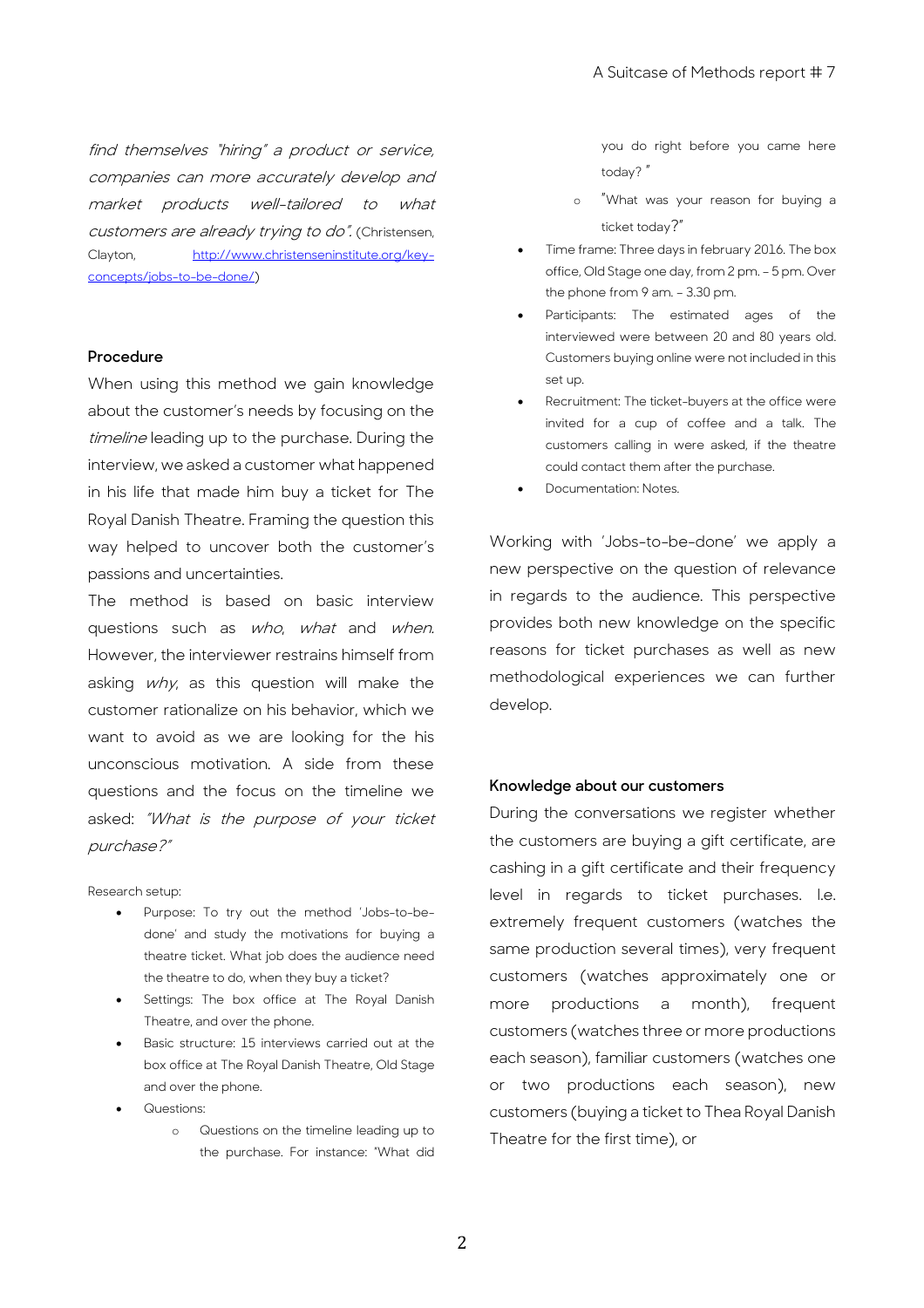infrequent customers (watches a production every two or three years).

During the interviews it turns out, that the different customer types have different agendas with their ticket purchase and their visit to the theatre.

The frequent and the familiar customers, who are buying tickets for the outdoor production at 'Ulvedalene' compare their purchase with planning a vacation. They plan it well in advance and it gives them a break from their everyday life – a break they can enjoy together.

- An elder man considers the theatre visits to be an important part of his life with his (now) departed wife. He wants this tradition to continue in his life with his new wife. A visit to 'Ulvedalene' has been a recurring ritual in his life, and he talks passionately about the possibilities of the outdoor stage (the use of fire, battle, horses, choirs, the atmosphere at dusk etc.). Vacation and a visit to 'Ulvedalene' are the two recurring events in his life.
- For an elder couple their subscription to the theatre ensures that they have shared experiences as a couple. "If we didn't have our subscription I don't know what we would do. "They have had their subscription for 15 years and once again, they compare a theatre visit to a vacation. Furthermore, they state that it is important to stay updated.

For customers buying a gift certificate they chose The Royal Danish Theatre because they wanted an 'extraordinary' present. They feel that an experience in The Royal Danish Theatre compared to smaller theatres has a bit more 'swung' to it.

 A 60–year–old woman wants to buy a gift certificate for her childhood friend. She is looking for something extraordinary. She usually buys expensive lotions or artworks, but this year her friend is turning 60, so the present should have more 'swung' to it. She hopes that they can buy tickets together and share the experience. When they were young, they would often go to the theatre and watch the male actors. Now, they are more drawn to the ballet or the opera. She explains that the national scenes – here and abroad – are guaranties for a high quality experiences. Furthermore, she highlights the architecture at The Royal Danish Theatre's three houses as an important part of the whole experience of going to the theatre.

The customer cashing in a gift certificate has often had the certificate lying in a drawer for a long time. It is generally a question of logistics (babysitting, coordination regarding practical errands etc.) that determines what productions they will buy tickets for.

 A gift certificate to The Royal Danish Theatre was lying untouched in a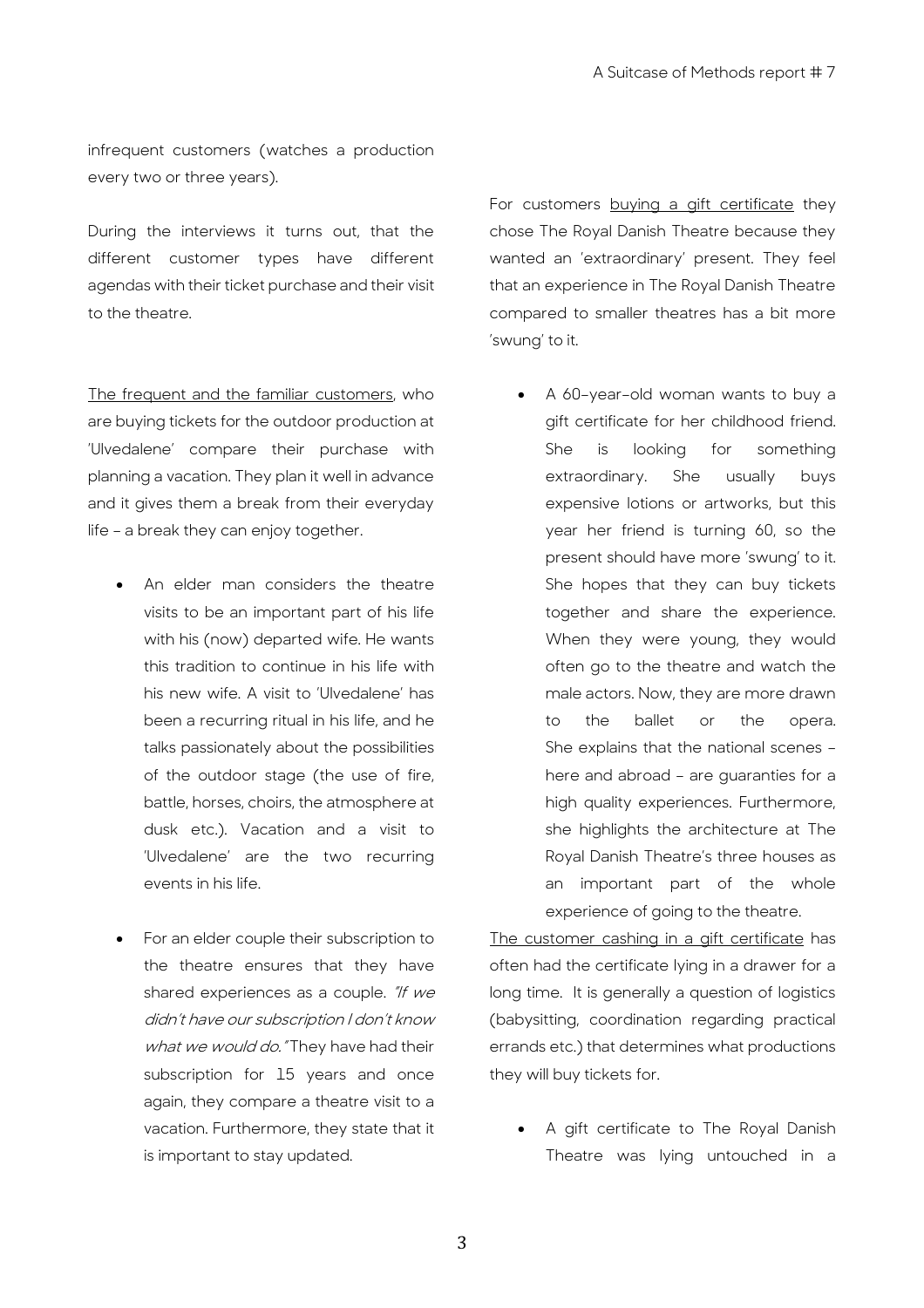drawer for 2 and a half years. A couple with kids from Jutland finally decided to cash in the gift certificate after a weekend of cleaning up. To begin with it was the location of The Playhose that determined where they bought tickets to. Hereafter the practicalities around babysitting became a factor in regards to what production they chose.

 A 28–year–old woman got her parents' gift certificate when they realized that they would never bring it to use. She had already planned a visit to the theatre with her friend and now they also had the opportunity to go out for dinner as well. The woman is certain that a theatre experience will linger in their memories in the future. "It doesn't just disappear in the mass of different experiences as it does with film". She often hangs out at The Playhouse during summer. However, the ticket prices determine to a great extend what tickets she will purchase. It determines which scenes she is oriented towards and where she chooses to eat to before the show.

Impulsive buyers, who are inspired by the newsletter or encouraged by friends to buy tickets, only make up one fifth of the interview.

• An elder woman is buying a ticket because she was inspired by the newsletter and because she enjoys the architecture at Old Stage. She only wants to visit Old Stage and she goes alone. Since her husband passed away it

is a nostalgic experience to visit the theatre, and it is something she want to do by herself. Going to the theatre is a social experience in itself. She talks to strangers sitting beside her and at the bar during intermission. She finds it binding and time consuming to coordinate with friends. The theatre represents a heaven for her – a break from her everyday life and choosing between the different art forms is less important.

Finally, the extremely frequent customers. These customers generally have difficulties accounting for their motivations for the purchase.

- An elder couple has a subscription for The Opera. In addition, they purchase tickets to The Playhouse based on reviews. Opera and performance art is a significant part of their life. They bring their eight grandchildren to theatres and circus but not to The Royal Danish Theatre. They don't know it is a possibility. They want to introduce The Royal Danish Theatre and classic culture to the grandchildren.
- A single man compares his consumption of opera to other people's shopping habits. He sees almost every opera alone, and he often travels abroad to experience rare and special 'treats'. It is always the art that motivates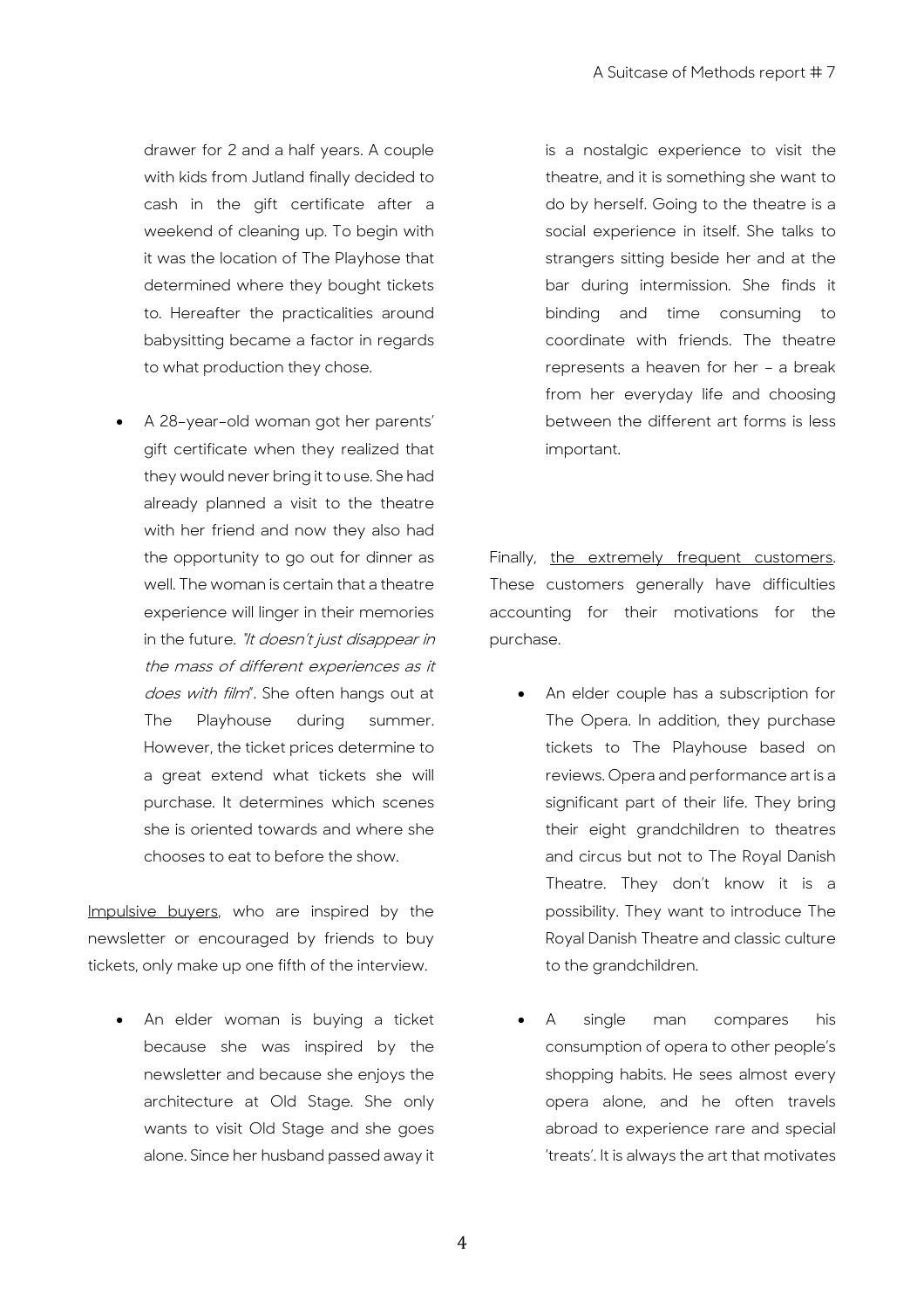him to buy tickets. He is interested in the music, the art, and the social element is of no importance to him. Watching and hearing it live is important. He doesn't like the transmissions in the cinema. "You can almost see all the way down the singer's throat".

#### **Summing up**

### **- what we learned about ticket buyers**

This specific methodological study does not give a full and comprehensive explanation for every customer's motivation for purchasing a ticket – of course. Instead, it seems to confirm the notion that experience with performance art is very complex and often means different things to different people. However, this method and the 15 interviews give us a good sense of a few prevalent tendencies. For instance, we saw a relation between the motivation for buying the ticket (the job–to–be– done) and the customer segment (frequent customers, familiar customers, etc.). We learned for instance that different customers spend their time before and after a performance differently. Some prepare themselves thoroughly before going to the theatre and others enjoy discussing the experience afterwards.

The perspective applied by 'Jobs-to-be-done' gave cause for methodological reflections relevant for our future work on audiences' experienced relevance and the further development and examination of methods.

## **Methodological reflections**

Since the audience segments turned out to be important for this study and something that the theatre further develops and employs in other areas it might be relevant to use these segments in future methods or at least relate future results to the segments already established. For other theatres the 'Jobs-to-bedone' method may be a way of beginning working with segmentation or grouping of the different types of audience visiting their scenes. It turned out, for instance, that the extremely frequent customers had a hard time talking about their experience in detail. This makes us wonder whether different audience segments would respond differently to different methodological setups. Perhaps a different set of questions and another interview setting for the extremely frequent customer group would bring forth answers that are richer in detail. However, it is important to mention here, that this particular group hasn't been particularly reluctant with their answers in our other studies. Generally, we see that frequent customers and audiences find it easier to describe their experience than our less frequent customers. Find more information about different audience segments in our rapport #6. Art Experience and [the Focus Group Composition.](https://asuitcaseofmethods.files.wordpress.com/2016/10/rapport-6-final.pdf)

# The essence of timing

During this study we also learned how the timing of questions are essential. Customers who wanted to return a ticket had a hard time recalling why they bought it in the first place. The motivation for a purchase and the 'job' the customer needs done seems to be momentary and elusive. Thus for this method to be relevant